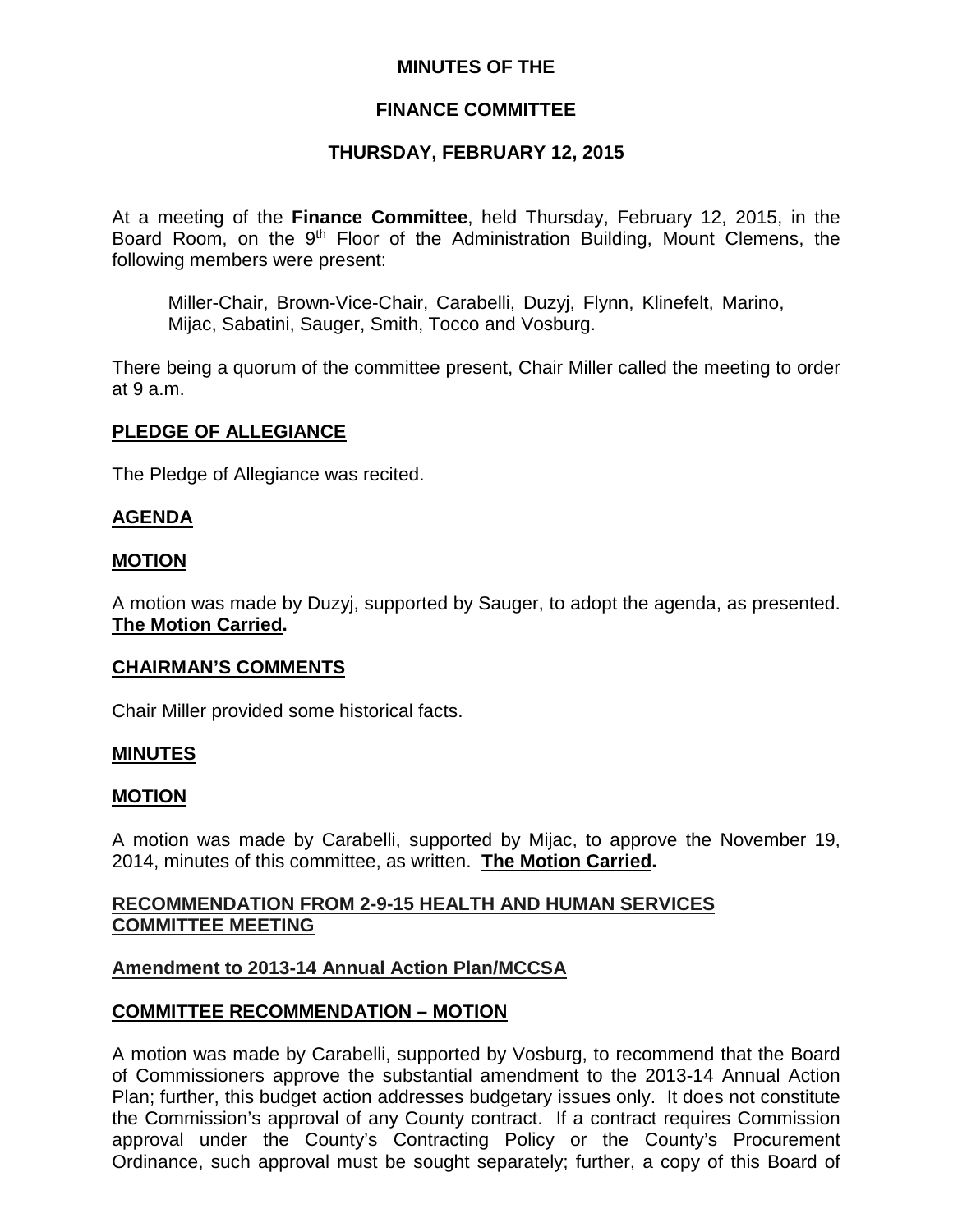Commissioners' action is directed to be delivered forthwith to the Office of the County Executive. **THE MOTION CARRIED.**

# **RECOMMENDATIONS FROM 2-10-15 GOVERNMENT OPERATIONS COMMITTEE MEETING**

## **Great Lakes Geomatics, LLC Contract/Professional Parcel ID Assignment Services for Macomb County/Clerk/Register of Deeds**

## **COMMITTEE RECOMMENDATION – MOTION**

A motion was made by Marino, supported by Duzyj, to recommend that the Board of Commissioners approve the contract for professional parcel ID assignment services for the Macomb County Register of Deeds between the County of Macomb and Great Lakes Geomatics, LLC; further, a copy of this Board of Commissioners' action is directed to be delivered forthwith to the Office of the County Executive. **THE MOTION CARRIED.**

#### **Xerox ACS Enterprise Solutions, LLC Agreement/Information Technology Products and Services/Clerk/Register of Deeds**

## **COMMITTEE RECOMMENDATION – MOTION**

A motion was made by Sauger, supported by Marino, to recommend that the Board of Commissioners approve the agreement for Information Technology products and services between the County of Macomb and Xerox, ACS Enterprise Solutions, LLC; further, a copy of this Board of Commissioners' action is directed to be delivered forthwith to the Office of the County Executive. **THE MOTION CARRIED.**

## **RECOMMENDATION FROM 2-11-15 JUSTICE AND PUBLIC SAFETY COMMITTEE MEETING**

## **Budget Amendment/Federal Justice Assistance Grant (JAG)/Sheriff/ Community Corrections**

## **COMMITTEE RECOMMENDATION – MOTION**

A motion was made by Vosburg, supported by Duzyj, to recommend that the Board of Commissioners approve an increase in 2015 CY budgeted revenues and expenditures for the Community Corrections Department as a result of being awarded a Federal Justice Assistance Grant covering the years 2013-2017 in the amount of \$90,111; further, this budget action addresses budgetary issues only. It does not constitute the Commission's approval of any County contract. If a contract requires Commission approval under the County's Contracting Policy or the County's Procurement Ordinance, such approval must be sought separately; further, a copy of this Board of Commissioners' action is directed to be delivered forthwith to the Office of the County Executive. **THE MOTION CARRIED.**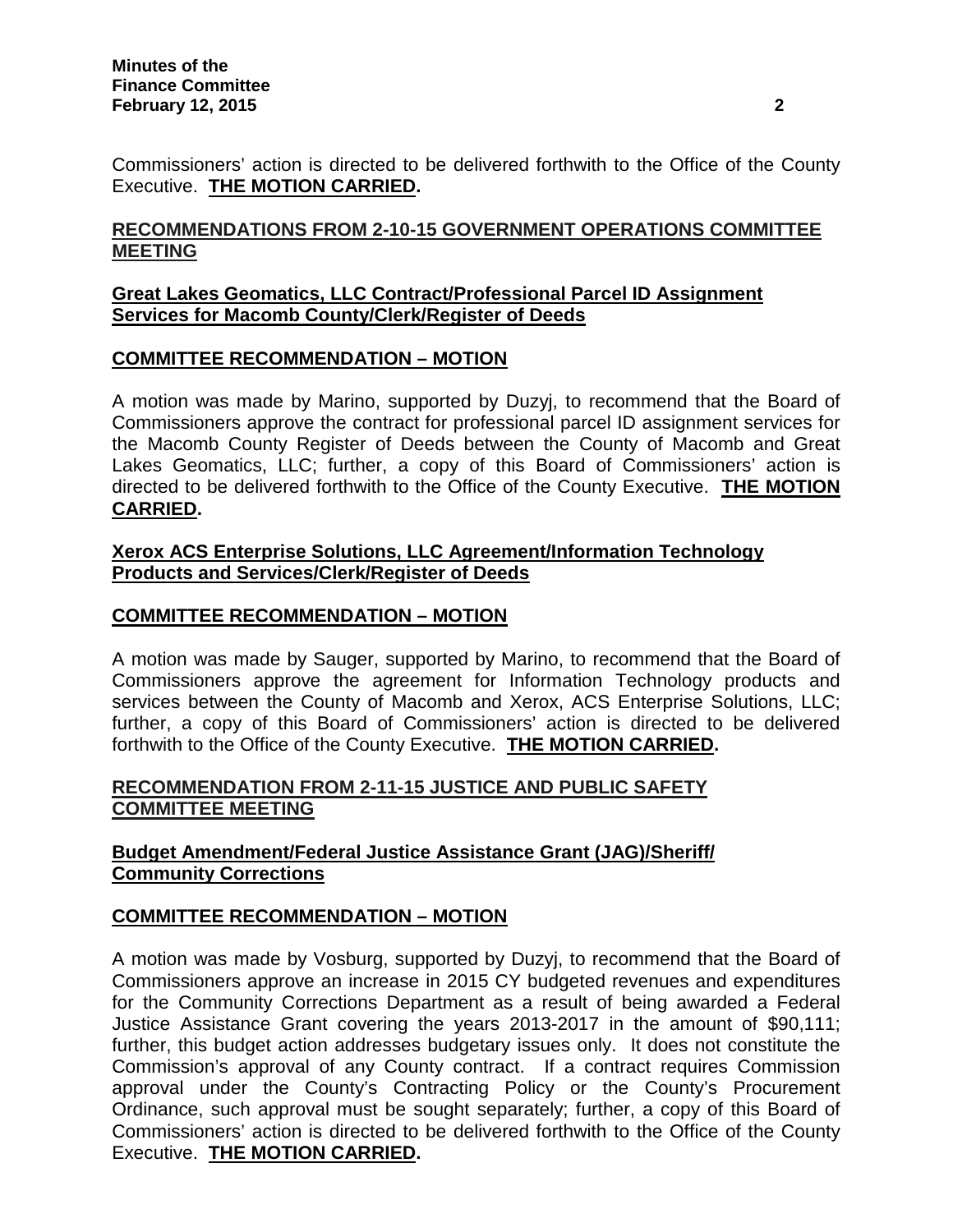# **PRESENTATION ON RETIREE HEALTH CARE**

Steve Smigiel, Interim Finance Director, summarized a proposed recommendation regarding financing of the Retiree Health Care Plan and the Central Campus renovations. He stated that the objective is to develop a strategy that maintains adequate levels of fund balance in the General Fund in the near term (3-5 years) while minimizing interest costs over the long term (15-20 years), with the optimal goal of maintaining a fund balance of at least 20 percent of expenditures in any given year. He provided a recap of the Retiree Health Care and Central Campus Renovation Projects and explained the recommended funding proposal.

The following commissioners spoke: Flynn, Klinefelt, Vosburg, Miller and Mijac.

## **MOTION**

A motion was made by Carabelli, supported by Smith, to receive and file the presentation provided on retiree health care. **The Motion Carried.**

## **FOLLOW-UP ON RFI's FROM COMMISSIONERS ON MACOMB COUNTY CENTRAL CAMPUS REVITALIZATION PROJECT AND REVIEW OF FUNDING SCHEDULE AND 10-YEAR FINANCIAL FORECAST**

Mark Deldin, Deputy Executive, Steve Smigiel, Interim Finance Director, and Gino Del Pup from Plante Moran Cresa, were present. Mr. Del Pup provided an overview of the Central Campus Revitalization Project, including its scope, timeline and estimated cost.

The following commissioners spoke: Tocco, Vosburg, Carabelli, Klinefelt, Smith, Duzyj and Flynn.

## **MOTION**

A motion was made by Carabelli, supported by Tocco, to receive and file the update provided on the Central Campus Revitalization Project. **The Motion Carried.**

## **UPDATE ON SEARCH FOR NEW FINANCE DIRECTOR**

Deputy Executive Mark Deldin thanked Steve Smigiel for his work as Interim Finance Director, and thanked the Finance Department staff as well.

He gave an update on the original search process for a permanent Finance Director, which had resulted in an inability to reach salary agreement with the candidate. He said they are currently working with an executive search firm that specializes in this type of recruitment and hope to bring a recommendation forward by the end of April.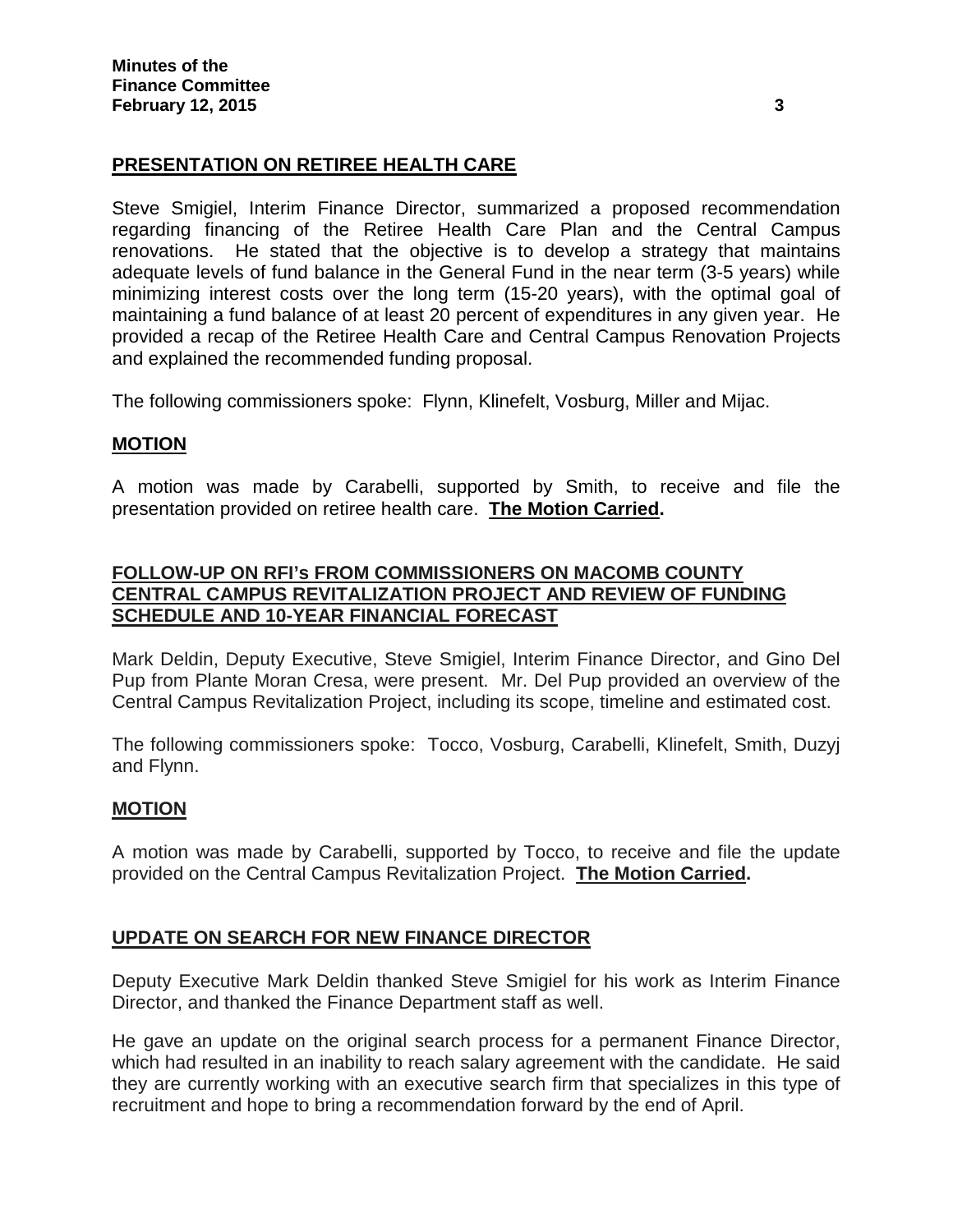## **ADOPTION OF CONTINUING DISCLOSURE RESOLUTION FOR PROPOSED 2015 RETIREE HEALTH CARE BONDS**

#### **COMMITTEE RECOMMENDATION – MOTION**

A motion was made by Brown, supported by Carabelli, to recommend that the Board of Commissioners adopt a Continuing Disclosure Resolution for the proposed 2015 Retiree Health Care Bonds. **THE MOTION CARRIED WITH SABATINI VOTING "NO."**

#### **APPROVE 2015 MACOMB COUNTY INTERMEDIATE RETIREES MEDICAL BENEFITS TRUST AGREEMENT**

#### **COMMITTEE RECOMMENDATION – MOTION**

A motion was made by Marino, supported by Brown, to recommend that the Board of Commissioners approve the creation of the 2015 Macomb County Intermediate Retirees Medical Benefits Trust Agreement; further, a copy of this Board of Commissioners' action is directed to be delivered forthwith to the Office of the County Executive.

The following commissioner spoke: Flynn.

Chair Miller called for a vote on the motion and **THE MOTION CARRIED WITH SABATINI VOTING "NO."**

## **BUDGET AMENDMENT/ADDITION OF ONE SERVICE PARTNER POSITION/ HUMAN RESOURCES-LABOR RELATIONS**

#### **COMMITTEE RECOMMENDATION – MOTION**

A motion was made by Mijac, supported by Sauger, to recommend that the Board of Commissioners approve a budget amendment to the budget of the Department of Roads in the amount of \$54,500 to fund the addition of one Service Partner position; the total annual cost of this position, at midpoint of the salary range and including fringe benefits, is approximately \$109,000; the amount of this budget amendment reflects estimated costs for a period of six months from April 1, 2015 to September 30, 2015, which is the end of the Roads' 2015 fiscal year; the full cost of the position will be incorporated into future budget cycles; the Finance Department has indicated that funding for this amendment is available in the Department of Roads' fund balance; further, this budget action addresses budgetary issues only. It does not constitute the Commission's approval of any County contract. If a contract requires Commission approval under the County's Contracting Policy or the County's Procurement Ordinance, such approval must be sought separately; further, a copy of this Board of Commissioners' action is directed to be delivered forthwith to the Office of the County Executive. **THE MOTION CARRIED WITH BROWN, MARINO, SABATINI AND VOSBURG VOTING "NO."**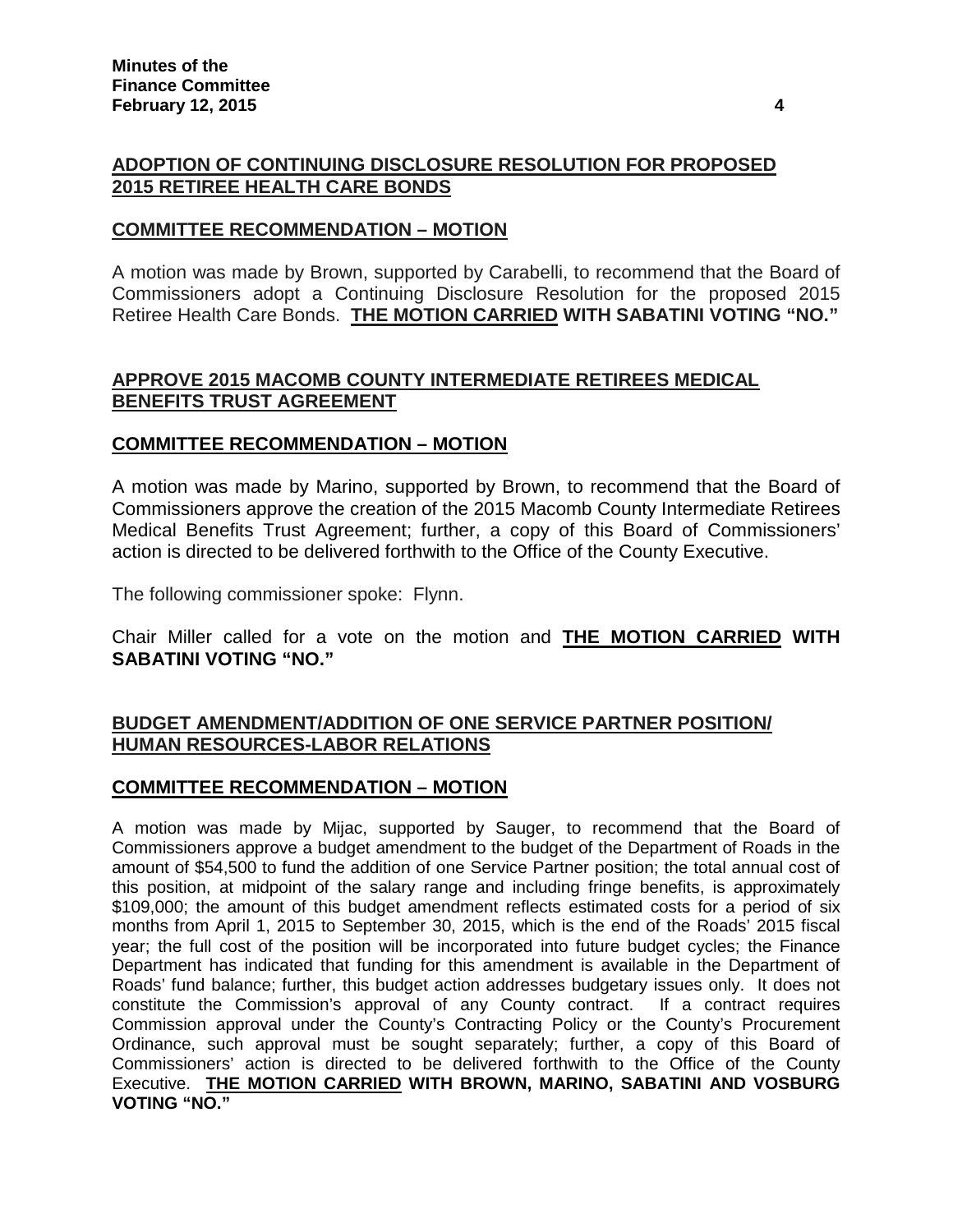## **BUDGET AMENDMENT/ADDITION OF ONE OPERATIONS COORDINATOR POSITION/HUMAN RESOURCES LABOR RELATIONS**

## **COMMITTEE RECOMMENDATION – MOTION**

A motion was made by Klinefelt, supported by Duzyj, to recommend that the Board of Commissioners approve a budget amendment in the amount of \$66,000 to fund the addition of one Operations Coordinator position in the Human Resources and Labor Relations Department; the total annual cost of this position, at midpoint plus one increment of the salary range and including fringe benefits, is approximately \$88,000; the amount of this budget amendment reflects estimated costs for a period of nine months from April 1, 2015 to December 31, 2015; funding for this amendment is available in the County-wide Professional Development Initiative item in the Non-Departmental Appropriations cost center in the General Fund; the full cost of the position will be incorporated into future budget cycles; further, this budget action addresses budgetary issues only. It does not constitute the Commission's approval of any County contract. If a contract requires Commission approval under the County's Contracting Policy or the County's Procurement Ordinance, such approval must be sought separately; further, a copy of this Board of Commissioners' action is directed to be delivered forthwith to the Office of the County Executive.

The following commissioner spoke: Klinefelt.

Chair Miller called for a vote on the motion and **THE MOTION CARRIED WITH BROWN, MARINO, SABATINI AND VOSBURG VOTING "NO."**

## **REHIRE OF RETIRED POSITION CONTROL SPECIALIST AS PART-TIME TEMPORARY EMPLOYEE/HUMAN RESOURCES LABOR RELATIONS**

The following commissioners spoke: Vosburg, Tocco, Marino and Smith.

## **COMMITTEE RECOMMENDATION – MOTION**

A motion was made by Vosburg, supported by Marino, to recommend that the Board of Commissioners authorize the Human Resources and Labor Relations Department to rehire Cynthia Hudson, Position Control Specialist (retired 02-27-15), as a part-time employee in the Human Resources and Labor Relations Department for a period not to exceed 250 hours; further, a copy of this Board of Commissioners' action is directed to be delivered forthwith to the Office of the County Executive. **THE MOTION CARRIED.**

## **FOURTH QUARTER DEPOSITORY RESOLUTION REPORT/TREASURER'S OFFICE**

## **MOTION**

A motion was made by Brown, supported by Mijac, to receive and file the Fourth Quarter Depository Resolution Report. **The Motion Carried.**